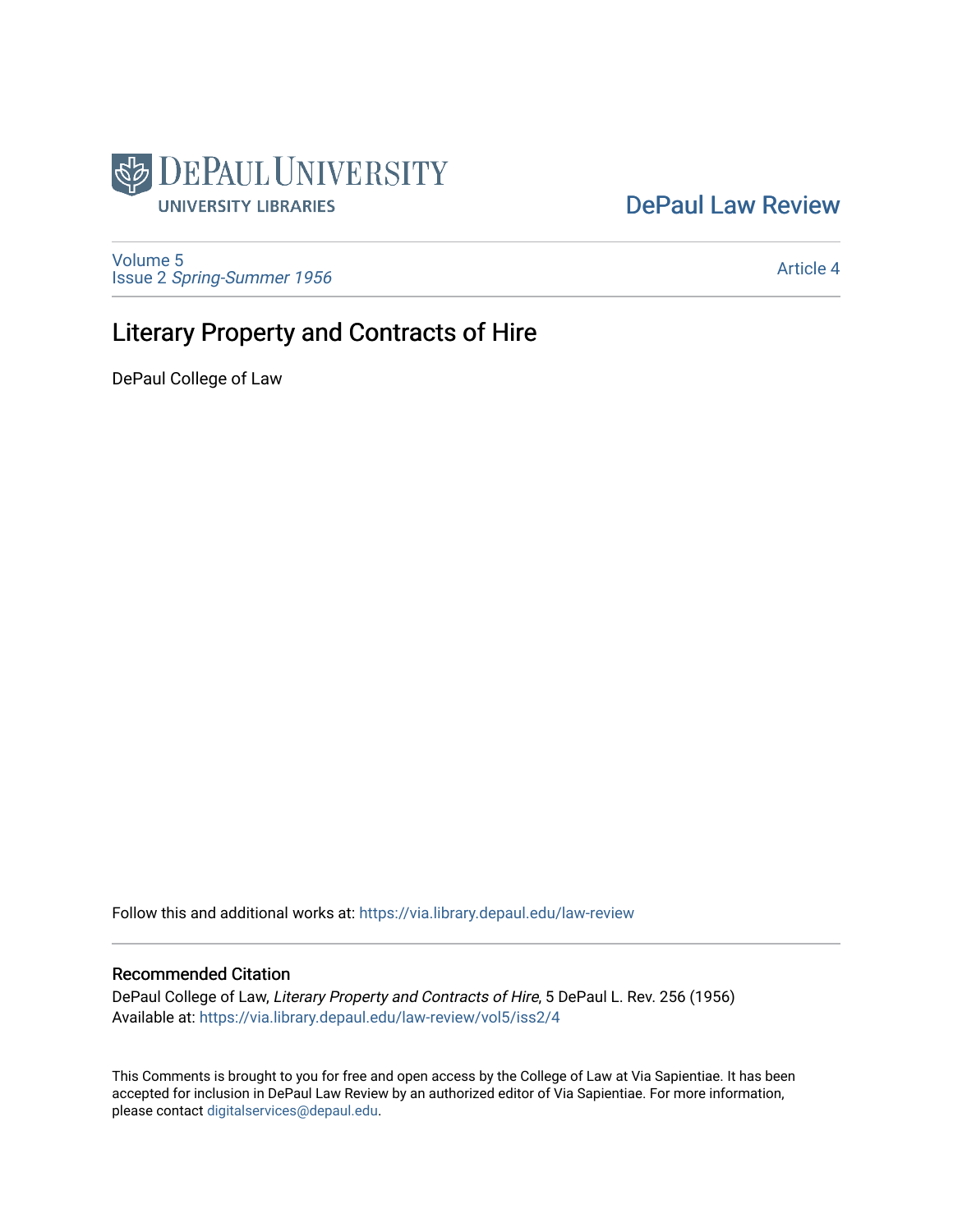# **COMMENTS**

## LITERARY PROPERTY AND CONTRACTS OF HIRE

It is a general rule that the owner of literary property is the person who is entitled to copyright it.<sup>1</sup> Often times, either as the main purpose of an employment or merely as incidental to the employment, literary work is produced which is of such quality or character that there is real monetary value in the privilege of being able to exploit it. A dispute usually occurs when either the employer or the author copyrights the work, and, in an attempt to publish it, is faced with an injunction suit or an infringement suit brought by the other party or an assign of the other party. Thus, if a person's right to literary property is traced through a contract of employment, he must search for a rule of law upon which to justify his title.

Working on the principle that an idea is still in possession of the author until he voluntarily divulges it, the common law protected the literary efforts of the author up until the time of the first publication.<sup>2</sup> Once published, his intellectual labors were free to the world.3 With the aim of giving the author and his assigns some measure of reward beyond this common law right of first publication, the copyright laws, acting under constitutional mandate, secured to these people a monopoly as to publication for a period of two terms of 28 years each.<sup>4</sup> The law was not passed for the purpose of changing any common law rights, but was to extend those rights beyond the first publication. Thus, though the copyright laws are purely statutory, the dealings with the literary property that determine the ownership of the common law right and subsequently the copyright itself are governed by the common law. This is illustrated by the broad terms used in the copyright statute as to who is entitled to copyright. Only such people as the "author or proprietor of any work made the subject of copyright; or his executors, administrators, or assigns, shall have copyright. . **.."**

At common law, under certain circumstances, the master was entitled to the literary property produced by his servant. In a sense, since such an employer is neither the author, nor the assign of his servant who is the author (because in such circumstance the servant never owned the lit-

**<sup>&#</sup>x27;** Werkmeister v. Springer Lithographing Co., 63 Fed. 808 (C.C.N.Y., 1894); Gerlack-Barlow Co. v. Morris, 23 F. 2d **159 (C.C.N.Y.,** 1927).

<sup>2</sup> Carew v. Melrose Music, 92 F. Supp. 971 (D.C.N.Y., 1950).

**<sup>3</sup>**Taylor v. Metro-Goldwyn Mayer Studios, **115** F. Supp. **156** (S.D. Cal., 1953).

<sup>4</sup>35 Stat. 1080 (1909), as amended, 17 U.S.C.A. **§** 24 **(1952).**

**<sup>535</sup>** Stat. 1077 (1909), as amended, 17 U.S.C.A. **§** 9 **(1952).**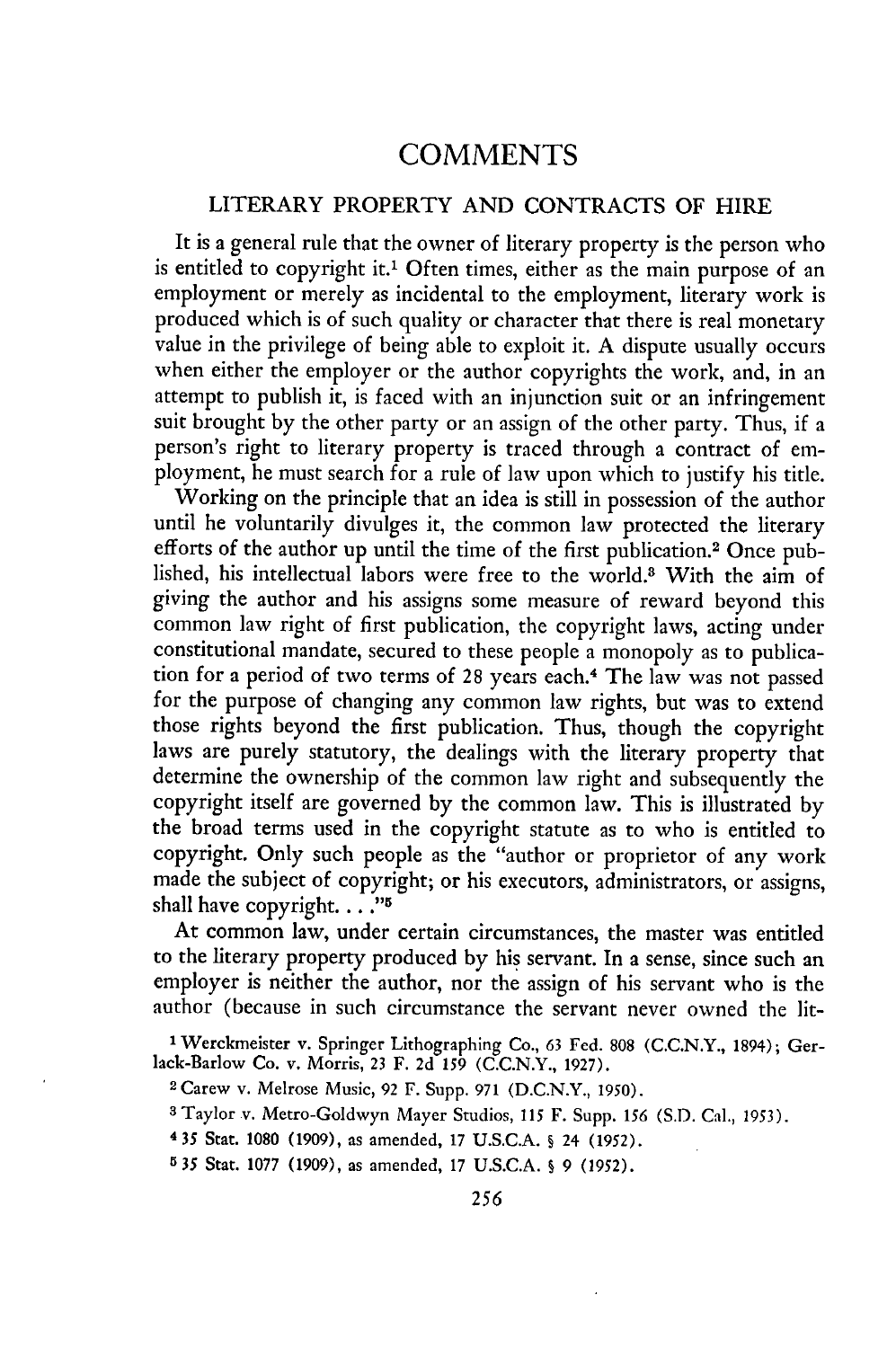erary property), the copyright law provided that "the word 'author' shall include an employer in the case of works made for hire."<sup>6</sup> The obvious purpose of this was to make the statute conform even more to the common law rules as to the ownership of the literary property, and to avoid the intolerable situation where the employer might own the common law right of first publication and the employee, because he is the actual author, might own the right to copyright the work. It must be noted here that ownership of the literary property and the subsequent right to copyright are incorporeal rights entirely distinct from the ownership of the physical manuscript;<sup>7</sup> and, because of this peculiarity, it is quite common for the ownership of each to be in two different people. Thus, in the problem at hand, the employer might own and have in his possession the only manuscript of his employee, and still not be entitled either to publish or to copyright it, because the literary property has remained in the employee-author.

### EMPLOYMENT **CONTRACTS**

Keeping in mind that in respect to the ownership of literary property, the intent of the copyright law was not to change the auhor or owner's rights8 but to extend them beyond the first publication, the common law rule was that the employer is entitled to all the literary property of his employee that is either expressly or impliedly given to him by the contract of employment.<sup>9</sup> There is no presumption by the mere fact that the author is in the general employ of a person that the employer is to own such literary effort. It must be remembered that when the act saw fit to designate employer as being synonymous with author, the framers distinguished an employer from an assign, and interpreted the employer as being the owner of the literary property from the very beginning of its existence without the need of any act of assignment on the part of the actual author.10 They saw the employee as being a tool in the hand of the employer, and that in actuality the employer was the real author in law.<sup>11</sup> So, when the act speaks of the employer as being the author, it contemplates a contract of hire whereby the employer is to exercise some degree of control over the actions of the employee. Thus, it has been held that the employer of an independent contractor is as a matter of right not

**6 35** Stat. 1087, 17 U.S.C.A. **§** 26 (1952).

**<sup>7</sup>**American Tobacco Co. v. Werckmeister, 207 U.S. 284 (1907); Stephens v. Cady, 14 How. (U.S.) 528 (1852).

<sup>8</sup> Press Pub. Co. v. Monroe, 73 Fed. 196 (C.A. **2d,** 1896).

**9** Boucicault v. Fox, 3 Fed. Cas. 977, No. 1,691 (C.C.N.Y., 1862).

1 <sup>0</sup> Edward Thompson Co. v. Clark, 109 N.Y.S. **700** (1904).

**<sup>11</sup>**Von Tilzer v. Vogel Music Co., 53 F. Supp. 191 (D.C.N.Y., 1943), aff'd 158 F. **2d** 516 (C.A. **2d,** 1946).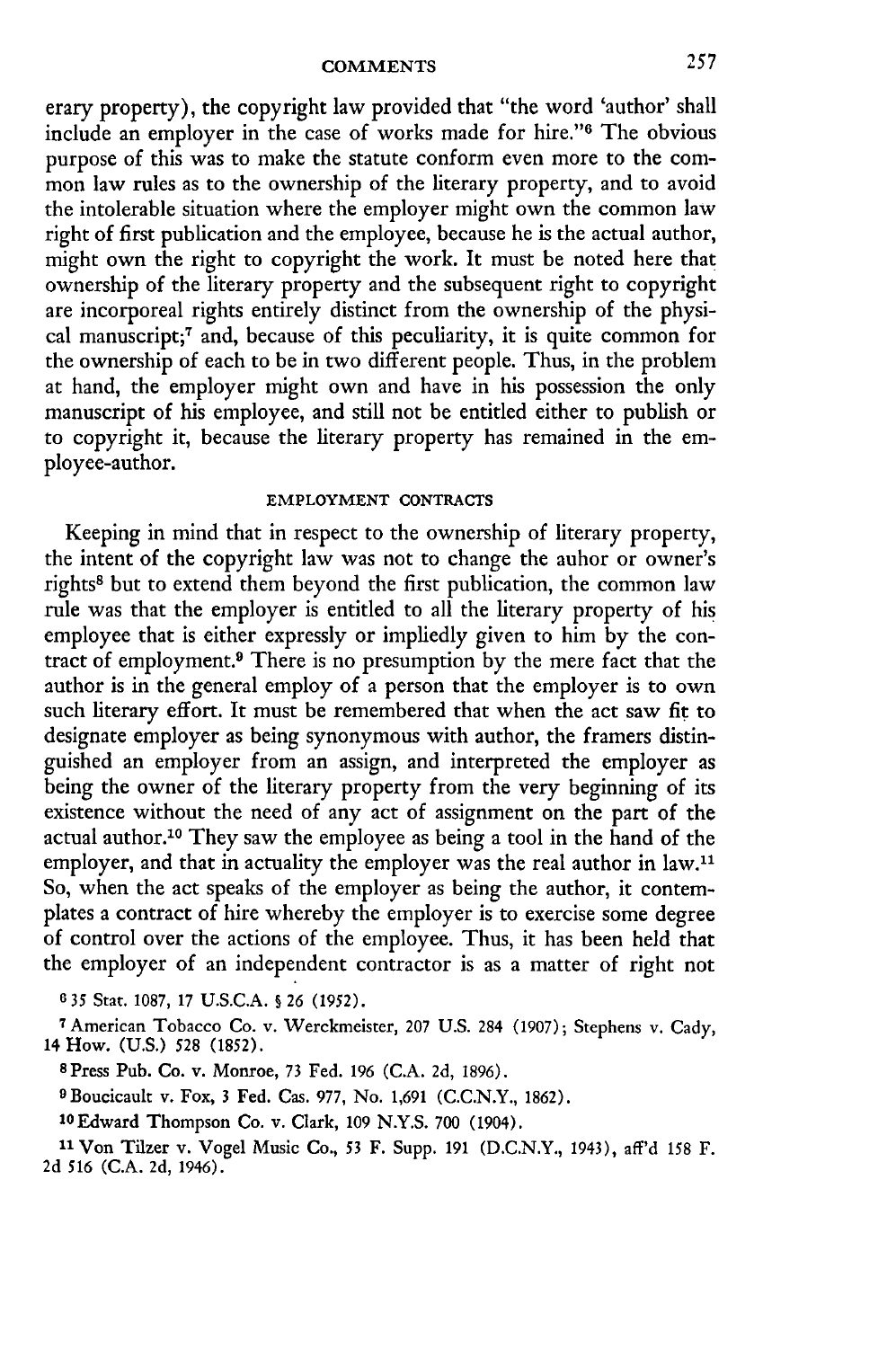entitled to the literary property in the notes and work sheets of such independent contractor.<sup>12</sup> Though there are few cases that dwell on this distinction, it is a definite and a logical one.

There is no doubt that when a contract of employment expressly provides that the literary property or the copyright will be in the employer, that the law will give the contract that effect.13 In such case no later assignment or any act on the employee's part is needed to vest such property in the employer. The employer at all times can sue for infringement, assign his rights, or later copyright the work. It is when the contract of employment is silent upon the subject of ownership of literary property that trouble is encountered and it is here where the court must interpret the intent of the parties. Since we are concerned with the ownership of the literary property *before* copyright, the contract of employment may be entirely oral,<sup>14</sup> and interpretation will depend mostly on the facts and circumstances of the case.

Where the employee is employed for the sole purpose of producing the literary product, the presumption is that the parties intended the literary propery and the right to copyright to be in the employer. In such case, **by** proving the employment and the fact that its purpose was to produce the literary effort, the employer has satisfied any burden of proof that he is the owner.'5 Two elements that seem to be necessary to constitute the type of employment needed to produce this result are some right to control or supervise the efforts of the employee and the obligation to compensate the employee for his labors. **If** the employee's services were to be rendered during certain hours of the day, on the employer's premises, and with the employer's materials, the presumption is that much stronger that the parties intended the literary property to vest in the employer as soon as it came into existence.

Where literary property is created as an incident to the main purpose of the employment, or in the course of a general as opposed to a specific employment, the problem is the same, namely, to interpret whether the intention of the parties in entering the contract of employment was that the employer should have the literary property. However, in this type case, there are no presumptions to aid the employer. In the early case of

**<sup>12</sup>**Ipswich Mills v. William Dillon, **260** Mass. 453, **157 N.E.** 604 **(1927).**

13Edward Thompson Co. v. Clark, **109 N.Y.S. 700** (1904).

14 Callaghan v. Myers, **128 U.S. 617 (1888).**

**<sup>15</sup>**In Phillips v. **W.G.N.,** Inc., **307 Ill. App. 1, 11, 29 N.E. 2d** 849, **858** (1940) it was said "That which he has been employed and paid to accomplish becomes, when accomplished, the property of his employer." Other cases exemplifying this are: Bliestein v Donaldson Lithographing, **188 U.S. 239 (1903);** Colliery Engineer Co. v. **U.S.** Correspondence Schools, 94 Fed. **152 (C.C.N.Y., 1889).**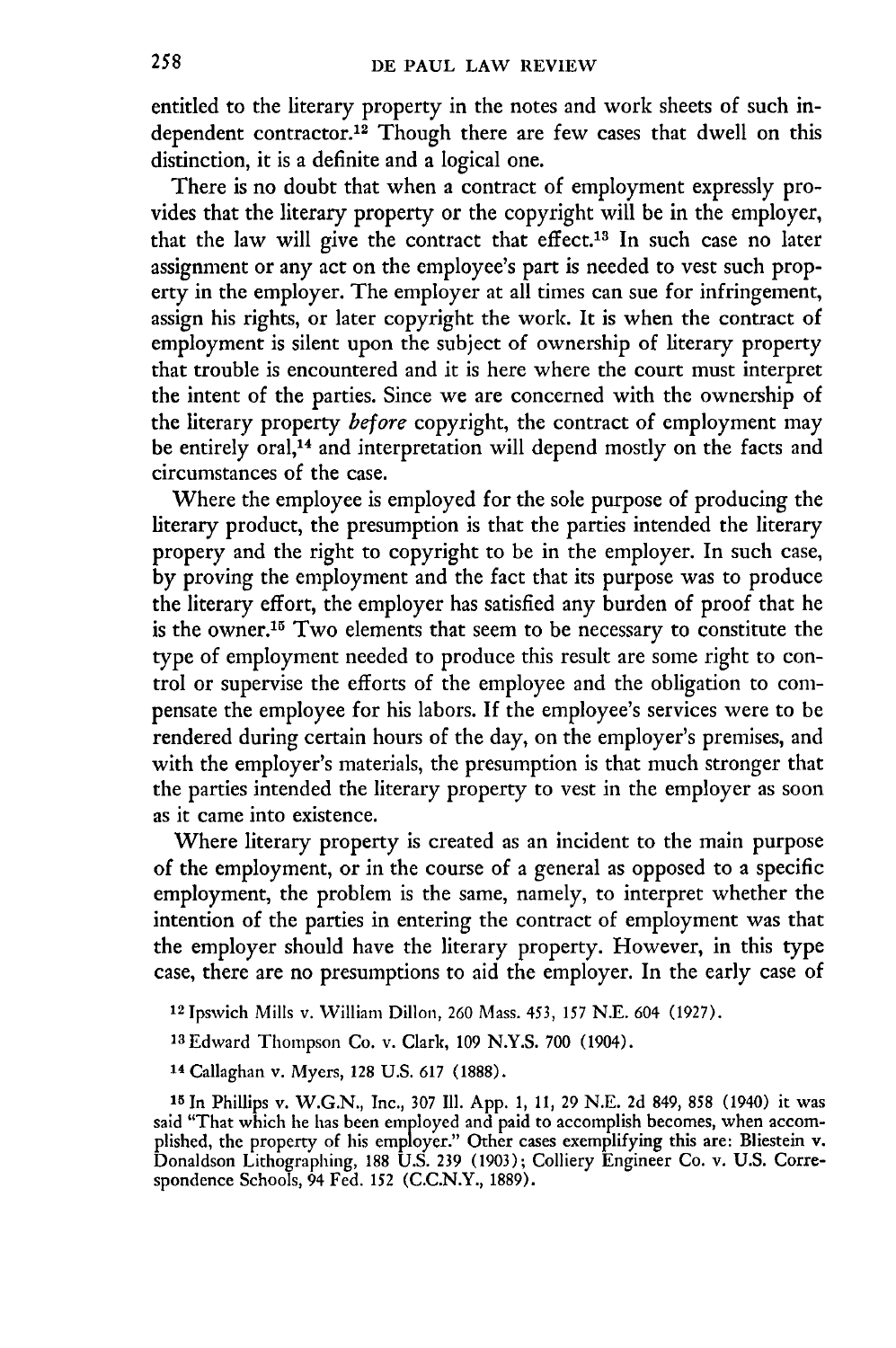*Boucicault v. Foxx6* and its twin case, *Roberts v. Myers,17* Boucicault, who had been employed as an actor and stage hand, orally agreed to write a play for his employer as well as to act in it. Later, after terminating his relationship, Boucicault brought suit to enjoin the continuing performance of his work. In rejecting the defense of the producer that he, as the former employer of the plaintiff, was the owner of the literary property in the play, the court said:

A man's intellectual productions are peculiarily his own, and although they may have been brought forth by the author while in the general employ of another, yet he will not be deemed to have parted with his right and transferred it to his employer, unless a valid agreement to that effect is adduced.18

At approximately the same time as these two cases were handed down, the case of *Keene v. Wheatley"9* promulgated a seemingly contrary rule. Therein it was held that if the literary property is an outgrowth of one of the duties of the general employ, the literary property will be in the employer. In actuality, these apparently divergent views represent two attempts to apply the same rule, namely, that the ownership of the literary property will be determined by the contract of employment, and if such contract is silent on the subject, then the ownership will be deemed to have vested or remained in the author. The main difference between the two cases lies in how impressed the courts were with the common law idea that the right of first publication is an incorporal right reserved exclusively to the author, that it is almost a personal right which should not see the light of day in anyone but the person who does the labor that gave birth to it unless there is clear convincing evidence of an intent in the contract to relinquish that right to another. The one court followed that idea to its fullest, while the other court seemed to place more emphasis on the problem of who, as between the employer and employee, is entitled to the labor that produced the literary property, resolving in the end that since the employer is entitled to the actual physical and mental work of his employee, he ought to have the resultant literary fruits of that work. Thus, we have two rules, one which contemplates literary property as being more of a personal right in the author, and the other which sees literary property as being inseparable from the labor which produces it.

While the courts in the later cases do not seem to express either view in interpreting the contracts of the parties, the latter view, that if the employer by the terms of the employment contract is entitled to the actual labor which produced the literary property, he also is deemed to be entitled to the literary property, seems to be about the most consistent

**19 14** Fed. Cas. **80,** No. 7,644 **(C.C.** Pa., **1861).**

**<sup>18 3</sup>** Fed. Cas. 977, No. 1,691 (C.C.N.Y., **1862).**

<sup>17 20</sup> Fed. Cas. 898, No. 11,906 (C.C.Mass, 1860).

**<sup>18 3</sup>** Fed. Cas. 977, 980, No. 1,691 (C.C.N.Y., 1860).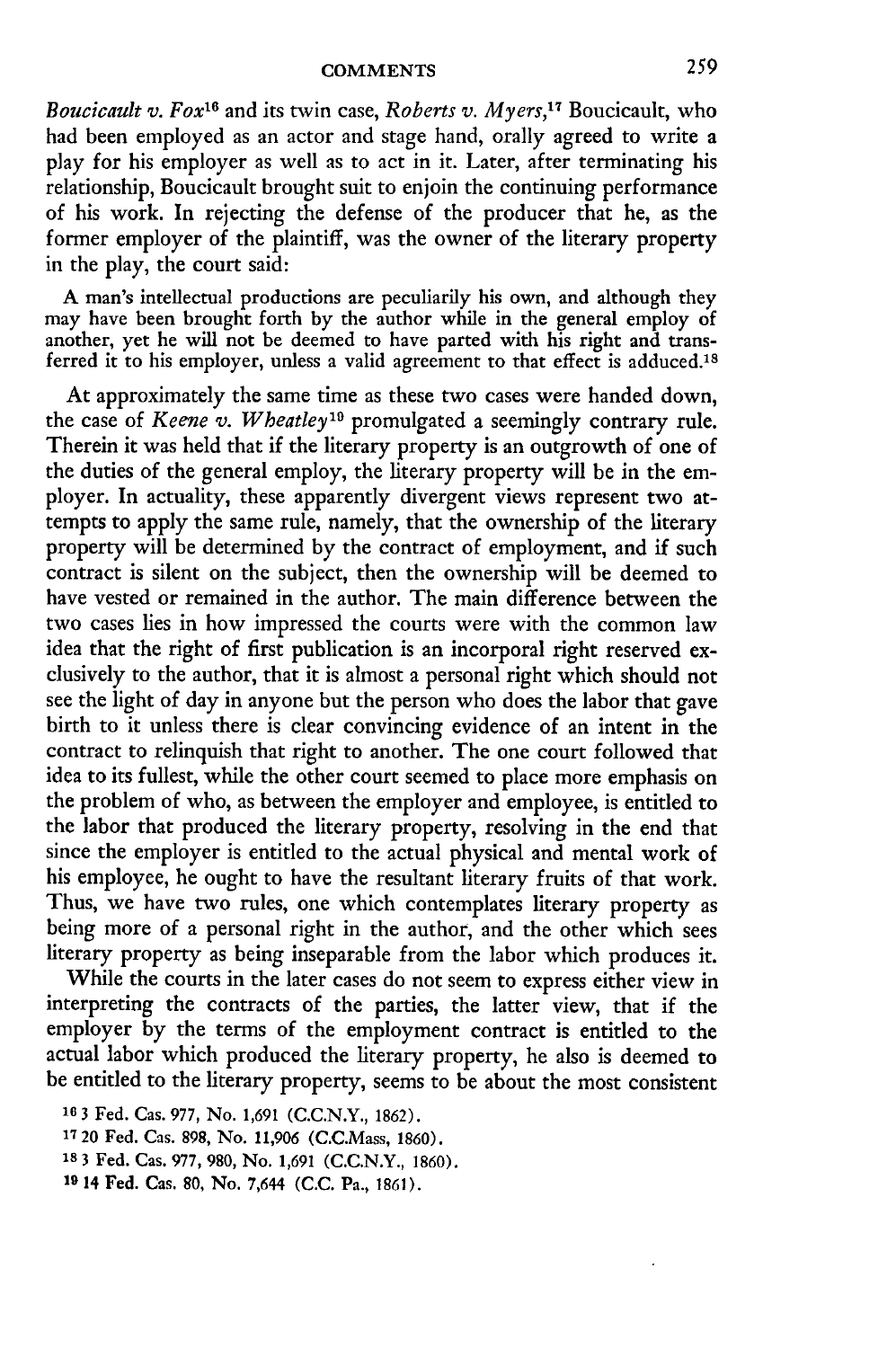theory in explaining the later decisions. This is illustrated by the modern case of *Sawyer v. Crowell Pub. Co.*<sup>20</sup> Here the plaintiff while employed as Assistant Secretary of Interior had prepared and copyrighted a map while on a junket to Alaska. In defending a suit for infringement, the defendant maintained that since the map was prepared while on a government mission in connection with his duties, the literary property was in the government, and that the plaintiff was not the proper party to sue. The court allowed this defense and decided that the copyright, while valid, is held in trust for the government. To explain this decision by saying the plaintiff impliedly agreed, when he accepted his post, to the government's ownership of any literary property which he might produce in connection with his employment, is to indulge in a fiction. Obviously, when he prepared and copyrighted the maps he had no such intention, and most likely when he entered the contract, neither he nor the government even foresaw such a situation. The true rule is that the literary property will go to the one who is entitled to the labor.<sup>21</sup>

### **INDEPENDENT CONTRACTORS**

Independent contractors in the field of literary property present a very special situation. Such contracts are not contracts of employment within the meaning of "employers in the case of works for hire" in the copyright statute, but more properly fit into the category of contracts for a future assignment. The most classic example of an independent contractor occurs in the commission of an artist to paint a portrait.22 As a general rule, the person who hires an artist is interested only in the results of the contract, a finished portrait. He exercises little or no control over the technique of the artist, usually does not furnish the artist with the materials, and pays him a lump sum for the finished product without regard for the time the artist expends in painting the portrait. In fact, unless there is a violation of some personal right, it can not even be said that the person who commissions the artist has any rights in preliminary sketches or even an unfinished portrait. As to the finished portrait the proper remedy to recover it would be specific performance. The one confusing pitfall in this situation is the analogy with the photographer cases, where it has been held that the person who hires and sits for a photographer is

2046 F. Supp. 471 (D.C.N.Y., 1942), aff'd 142 F. 2d 497 (C.A. 2d, 1944), cert. denied **323 U.S. 735** (1944).

**<sup>21</sup>**Cases that follow this idea are: Brown v. Moll6, 20 Supp. **135** (D.C.N.Y., 1937); U.S. Ozone Co. v. U.S. Correspondence Schools, 62 F. 2d 881 (C.A. 7th, 1932); Nat. Cloak and Suit Co. v. Kaufman, 189 Fed. **215** (C.A. Pa., **1911).**

22 E.g., Esquire v. Varga Enterprises, 185 F. 2d 14 (C.A. 7th, 1950); Yardley v. Houghton Mifflin Co., 108 F. 2d 28 (C.A. 2d, 1939), cert. denied 309 U.S. 686 (1942); Crimi v. Rutgers Pres. Church, 194 Misc. 570, 89 N.Y.S. 2d **813** (S.Ct., 1949). Contra: Schumacher v. Schwencke, *25* Fed. 466 (C.C.N.Y., 1885).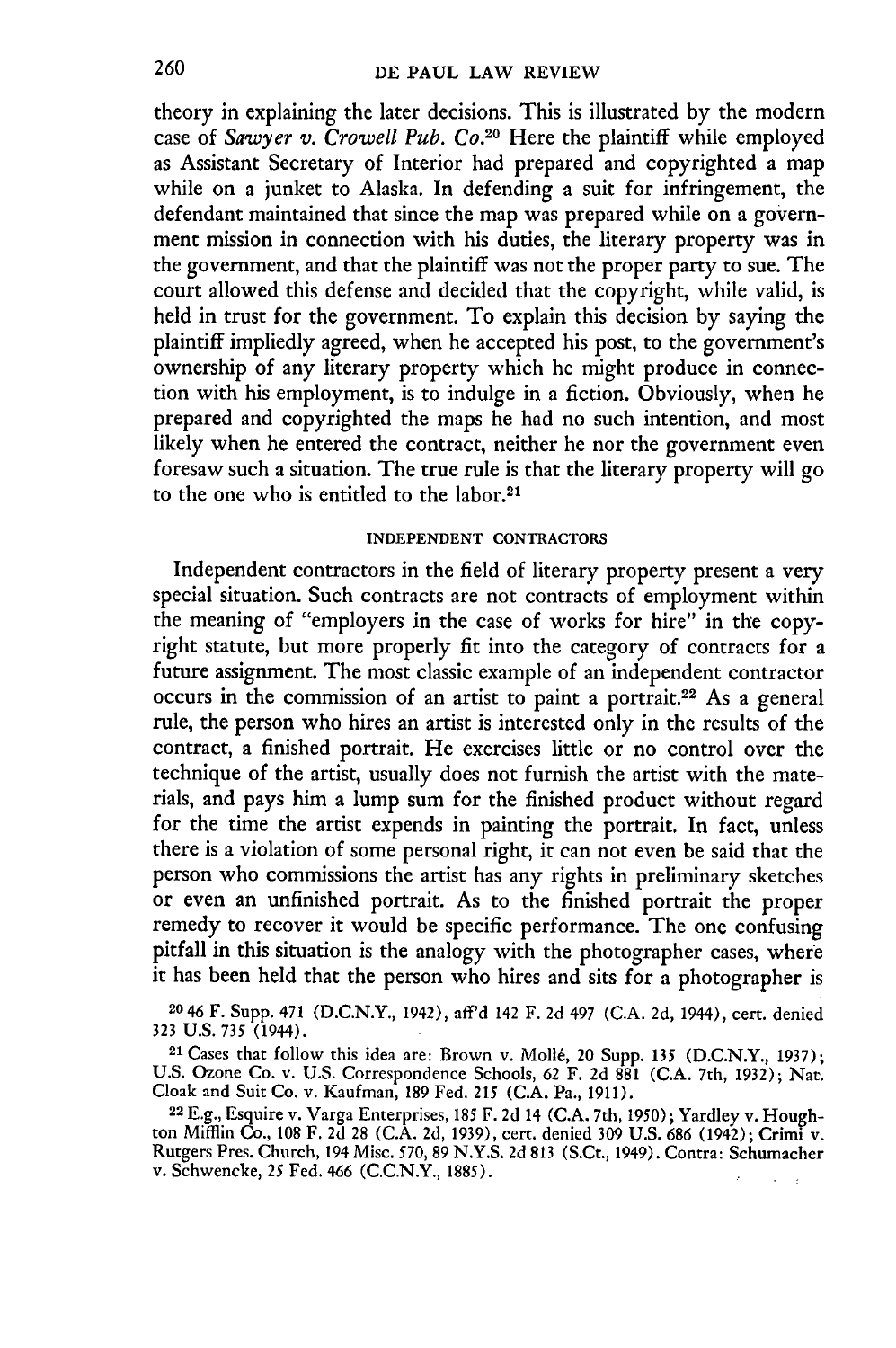entitled to all the prints and the negatives resulting from the contract, and also is entitled to enjoin the publication of such pictures.<sup>28</sup> While these decisions may pay lip service to the idea that the literary property is in the sitter, the real foundation of these cases is the personal right of privacy. 24 In truth, an artist is an independent contractor in the real sense of the term, just as much so as is a doctor or a lawyer.

The rule in the artist cases is that when the pictures are finished and delivered, all literary property passes unless expressly reserved to the artist. Before delivery or at some other time pointed out in the contract as the time when the property should pass, the contracting party has no rights in the literary or physical property other than that afforded by specific performance.<sup>25</sup>

Going over to the position of the author, although few cases raise this distinction, there does not seem to be any reason why an author might not occupy the status of an independent contractor. Where the author is under a contract to produce a literary work of a general kind, and no right of control or supervision is reserved, compensation being based upon the delivery of the finished product, it seems that such an author would be an independent contractor. As in the case of an artist, the employer would have no rights in the preliminary drafts or the manuscript other than specific performance. If the author refuses to assign or deliver, the contracting party would have no right to publish or to copyright, since he would neither be an author, proprietor, or assign within the meaning of the copyright statute.<sup>26</sup> The best case on the subject of the rights against an independent contractor in the field of written material is the case of *Ipswich Mills v. Dillon,27* where it was held that a party who employs an accounting firm to do an audit has no rights to the data and work sheets of the firm because of the fact that the contract employed the defendant on the basis of an independent contractor. A case handed down a year later, *Anderson v. Baldwin Law Publishing Co.,28* held that where the state employs a firm to report and to publish its judicial decisions for less than the cost of the work, the firm is an independent contractor, and as such is deemed to own the literary property. The court said:

An author is not necessarily precluded from copywriting a work produced under contract with another person. . . . Where a contract is silent, there

<sup>23</sup> Lumiere v. Robertson-Cole, 280 Fed. 550 (C.A. 2d, 1922).<br><sup>24</sup> For an enlightening discussion see Warren and Brandeis, The Right to Privacy, 4 Harv. L.R. 193 (1890).

**<sup>25</sup>**Esquire v. Varga Enterprises, 185 F. 2d 14 (C.A. 7th, 1950).

**<sup>26</sup>**For an interpretation of the early English copyright statute where a mere request to write a book was held to be an "employment" within their statute, see Ward v. Long, **[1906]** 2 **Ch.** *550.*

**27 260** Mass. 453, 157 N.E. 604 (1927). **28 27** F. 2d 82 **(C.A.** 6th, 1928).